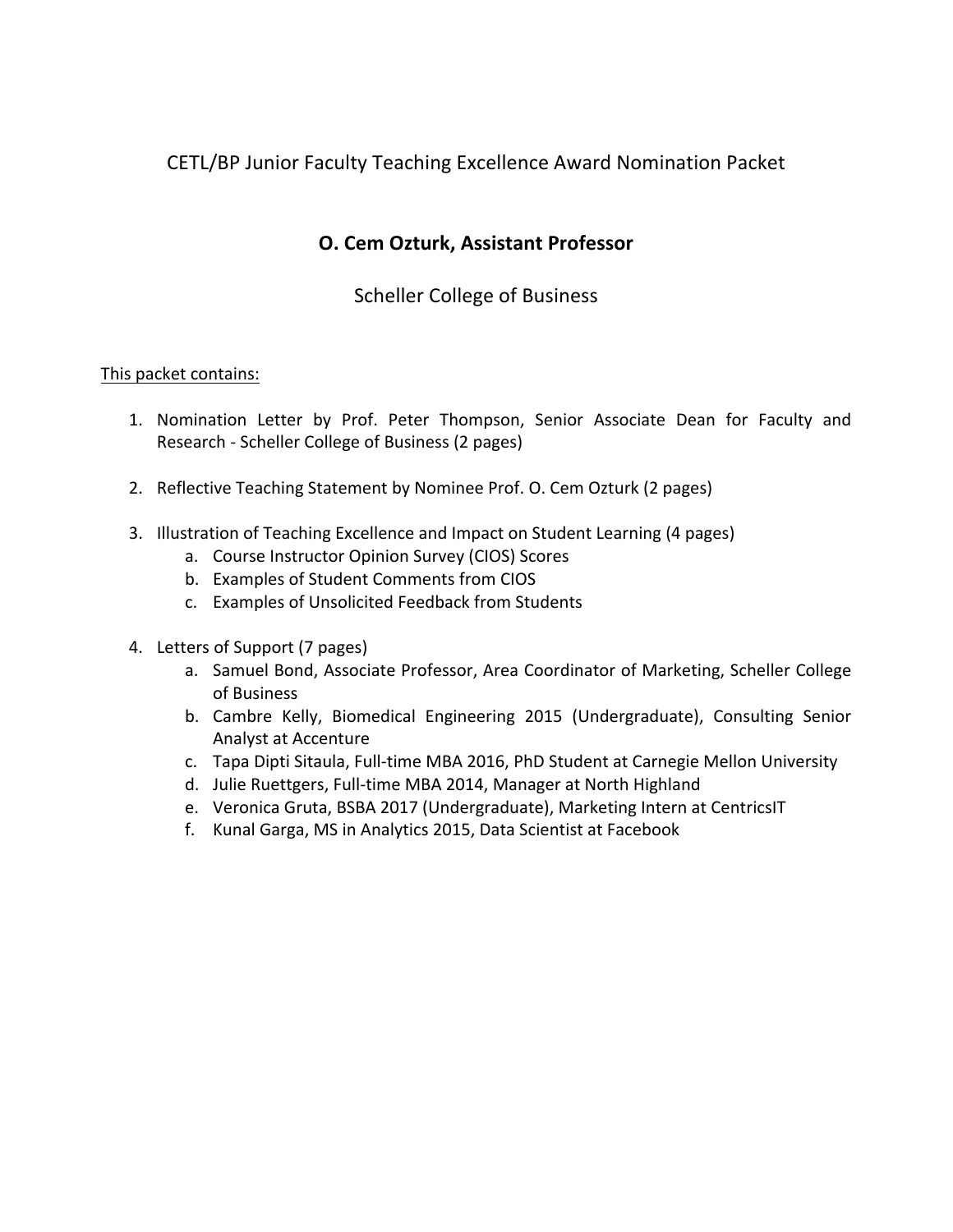# **1. Nomination Letter by Prof. Peter Thompson**

# Georgia Scheller College<br>Tech of Business

peter.thompson@scheller.gatech.edu (404) 510-1592 (cell)

17 January 2017

Dear Members of the CETL Awards Committee,

The Scheller College of Business is pleased to nominate Dr. O. Cem Ozturk for the CETL/BP Junior Faculty Teaching Excellence Award in recognition of his love and passion for teaching as well as his continued record of teaching excellence.

Cem joined the Marketing area at Scheller as an Assistant Professor in 2012. His expertise lies in the field of empirical quantitative marketing. Since he started teaching at Georgia Tech, Cem has taught both graduateand undergraduate-level marketing courses. In addition, he has offered two independent study courses and served on the dissertation committee of a PhD student in Aerospace Engineering. He is also currently supervising a second-year PhD student in Marketing. To complement these teaching and mentoring activities, Cem has contributed to students' learning process outside formal courses by participating the MBA Marketing Club events as a guest speaker.

Cem enjoys teaching tremendously and believes that his interactive and hands-on teaching approach paves the way for the post-graduation success of his students. Given the increasing demand for business students with training in analytics, Cem has emphasized quantitative marketing research techniques in his courses. As a firm believer in "learning by doing," he provides real-life data and problems to his students, and he makes them use the skills they learn in his class to convert data into insights for better marketing decisions. The comments and letters from his students clearly indicate that Cem is a highly effective teacher because he is able to "take very complex situations and problems, break them down into functional steps and create a dialogue with the class" and his teaching method "makes the content approachable to students at all levels." Above all, he genuinely cares that students are learning the class material.

Cem's willingness to improve the learning experience for students through innovative techniques along with his enthusiastic attitude has been praised by his students and reflected in his course registrations. Before Cem started to teach the Marketing Research course, the enrollments for the two MBA sections combined were 18 for two consecutive years (2011 and 2012). As of spring 2017, 95 students enrolled in his two MBA sections. In other words, the number of enrolled students has more than quintupled since he has taken over. His dedication to teaching excellence has also generated interest among students pursuing Master's programs in Analytics, Biomedical Innovation and Development, and Human-Computer Interaction as well as the PhD program in Business.

His teaching effectiveness has been evidenced by his teaching evaluations and recognized by the Scheller College and the Institute. Specifically, he received a median evaluation of 4.9 out of 5 across all the sections he has taught in the past four years. In addition, he was awarded the Class of 1940 Course Survey Teaching Effectiveness Award in 2013 and 2014, the Full-time MBA Elective Professor of the Year Award in 2014, and the Evening MBA Elective Professor of the Year Award in 2015. He was also nominated for the Roane Beard Outstanding Teacher Award by the Scheller College in 2016.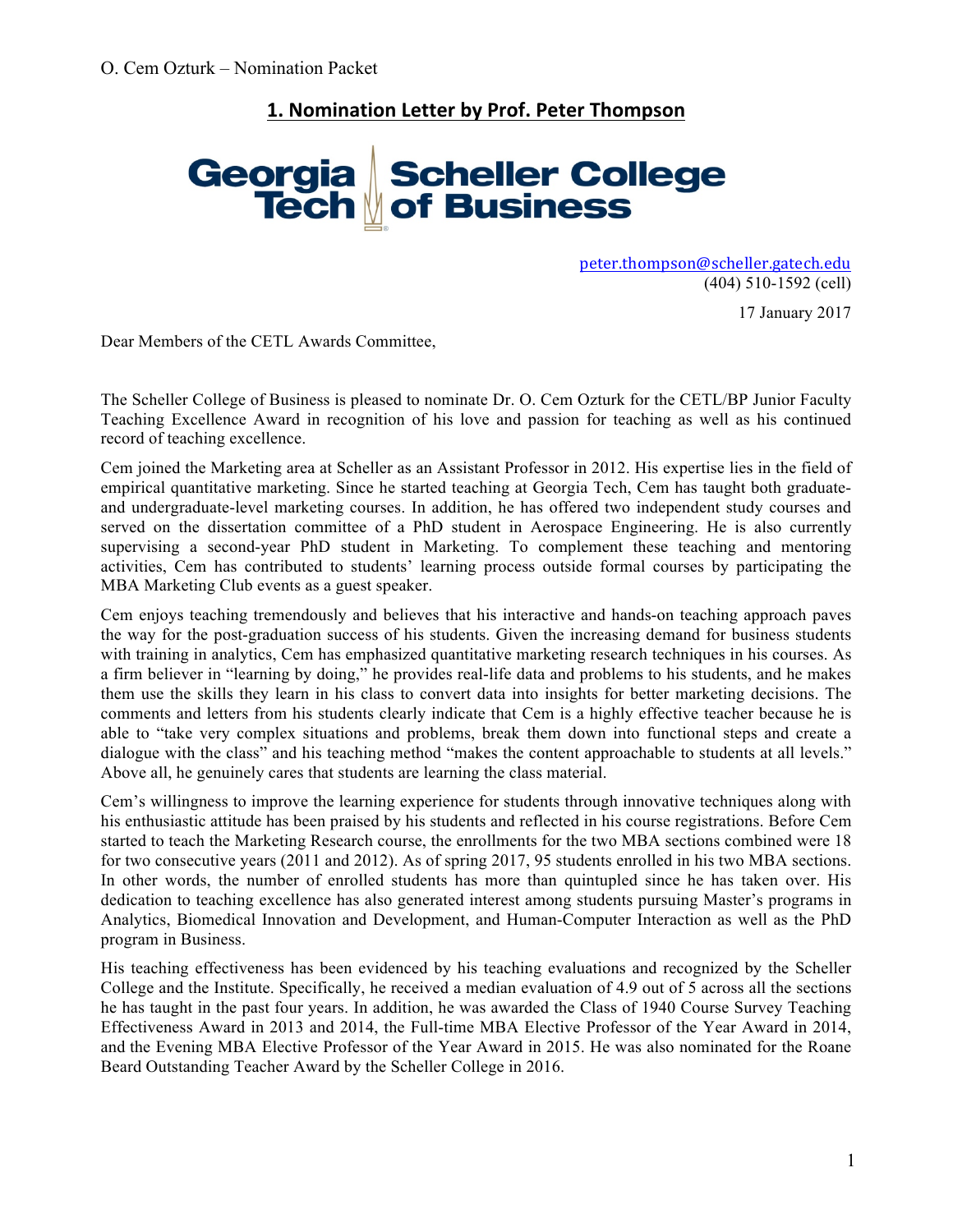In summary, Cem is an exceptional teacher and he is committed to making a positive impact on his students' success both in and beyond the classroom. The Scheller College strongly endorses Cem for the CETL/BP Junior Faculty Teaching Excellence Award.

Sincerely,

P. Thang

Peter Thompson Senior Associate Dean for Faculty and Research Scheller College of Business Georgia Institute of Technology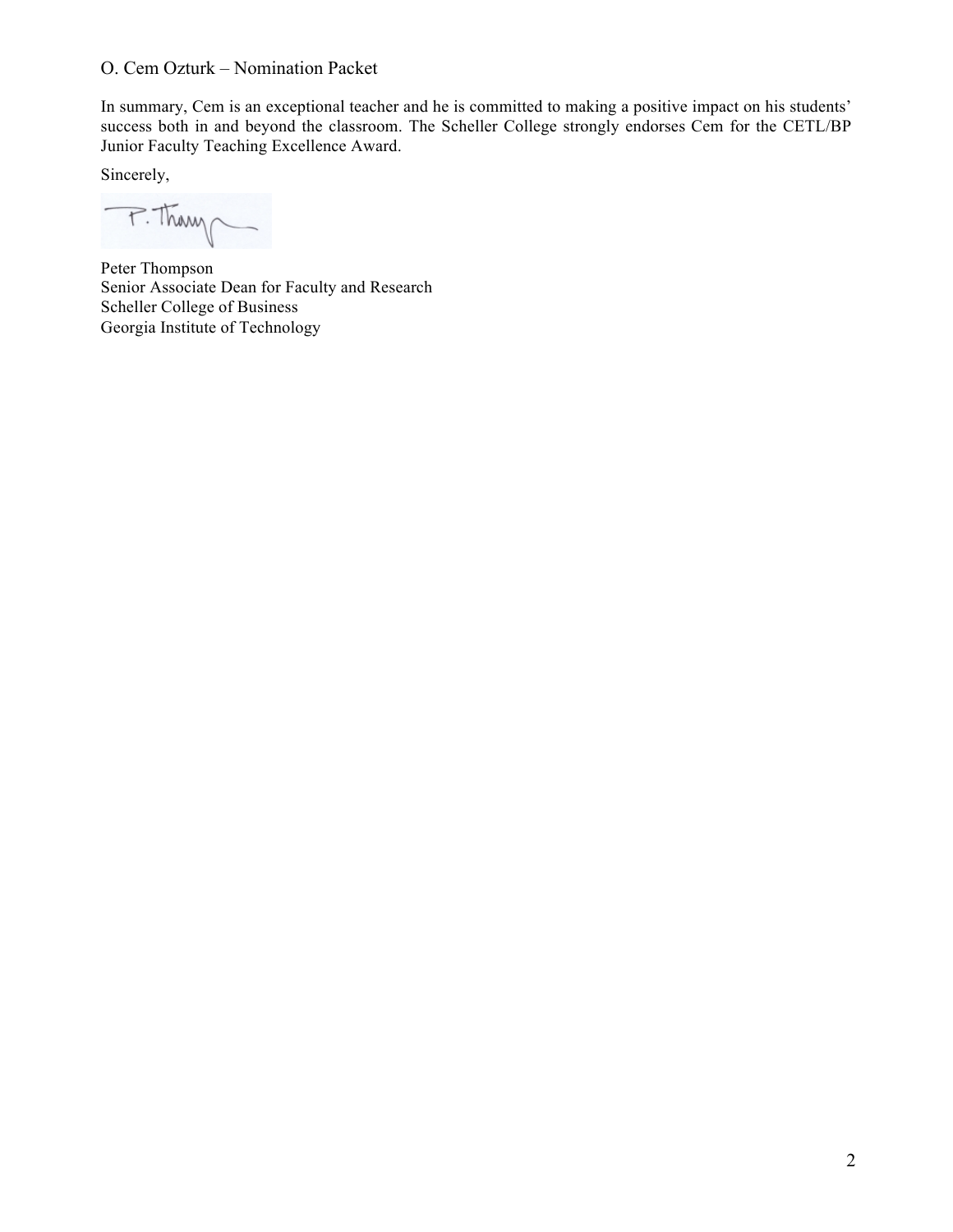## **2. Reflective Teaching Statement: O. Cem Ozturk**

**Teaching philosophy:** I firmly believe that every student has the potential to be the change they want to see in the world. To fulfill that potential, students' thoughts play a critical role as these thoughts create emotions, which then lead to behavior and actions. My mission in all of my teaching endeavors is to educate future leaders by developing independent, critical, and bold thinkers and doers. Additionally, I aim to be an effective teacher, but beyond that, an *educator* who leaves a *permanent impact* in the hearts and minds of my students. In trying to do that, I always keep in mind that a good educator needs to be both a teacher and a student. To achieve my mission and goals, I embrace three principles: 1) *inspire a curious approach to life*, 2) *cultivate* a commitment to learn and test knowledge via experience, and 3) develop versatile individuals who are capable of using technical as well as soft skills to understand and solve problems.

**Teaching method:** My teaching philosophy comes to life through a careful teaching approach that involves planning, implementation, and evaluation reflecting the above three principles.

**Planning:** I believe that the first critical step for effective teaching is having *clear and meaningful learning objectives* for students. Therefore, instead of thinking about the materials I want to teach, I concentrate on what skills and knowledge my students need in order to be successful in their careers and life. For example, in today's data-driven marketplace, many firms are scouting for business or engineering school graduates with proficiency in using and generating market insights based on *analytics*. To keep up with this reality, my course introduces statistical and mathematical research techniques as well as data used by top companies such as Coca-Cola, Facebook, Nielsen, and Procter and Gamble. In addition, I benefit from my research network including my co-authors and colleagues in other leading schools such as Chicago, Wharton and Yale, to make sure that the content of my courses is benchmarked with similar courses offered at these institutions.

While determining the learning objectives and the organization of the course, another important consideration is *making the course accessible to all students*. Therefore, I strive to structure my course material to ensure that all students have the chance to excel. This requires a deep knowledge on the characteristics of potential students. As a marketing faculty, I have the expertise in understanding and measuring the needs of various "segments" of students and devising methods to deliver a *customized learning experience* for each "segment." For example, whereas my students with engineering backgrounds feel comfortable learning new statistical and mathematical data-mining tools, they usually have a harder time converting numerical results to managerial recommendations. In contrast, my students with business backgrounds are good at discussing cases and understanding the business contexts we discuss, but often times they lack the statistical or programming skills necessary to base their arguments on actual data. In order to address these differing student skills and needs, for every key marketing decision we cover, I focus on three components: *theory, analysis, and practice*. While the theory part involves the motivation and conceptual basis for the problem of interest, the analysis part consists of giving the students a *hands-on experience with analytics* using various data analysis software. Complementing these two components, the practice sessions use business cases where students see the implementation of the tools for real-world problems.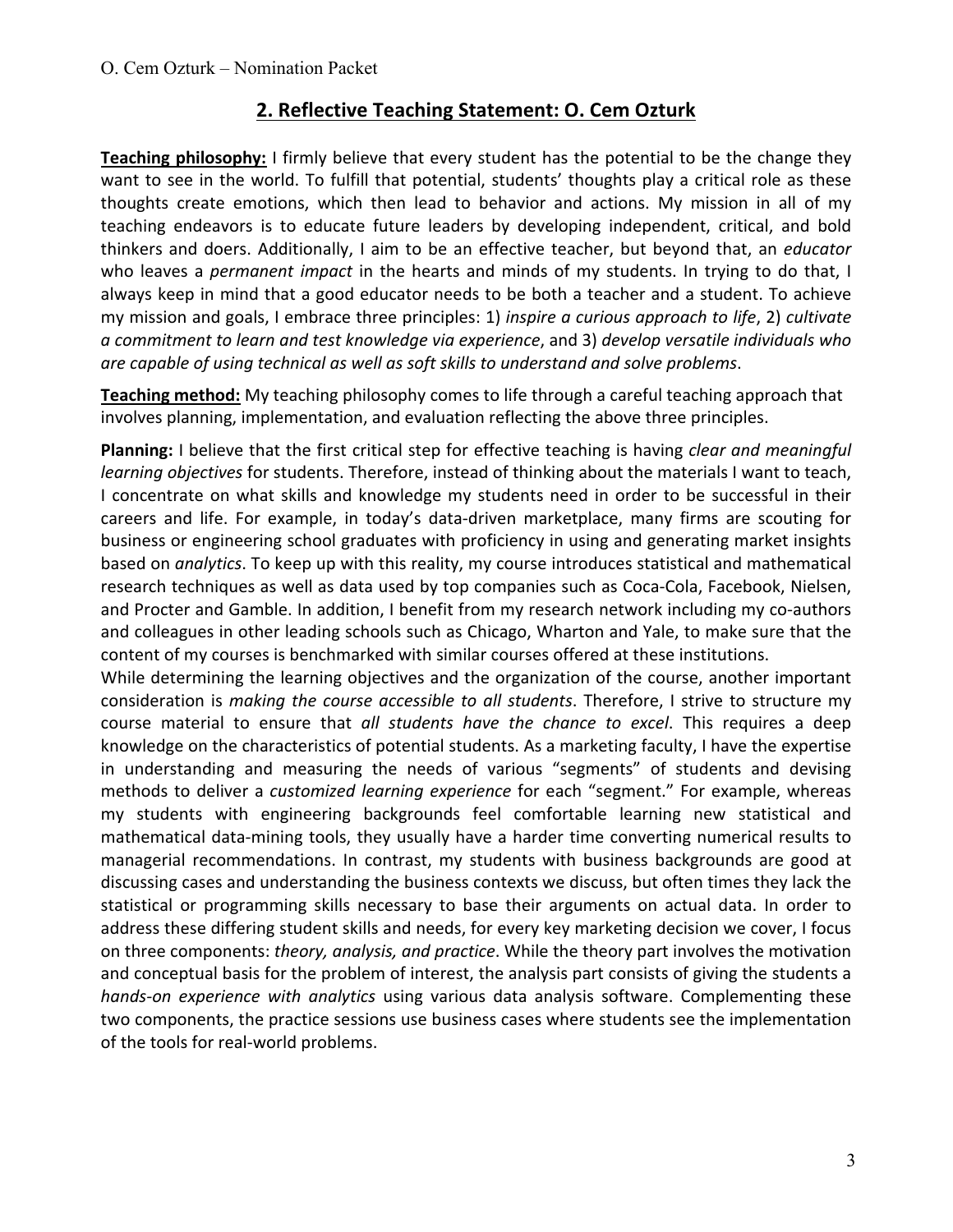**Implementation:** The second crucial step for effective teaching consists of a successful execution of the teaching plan. Effectively implementing the teaching plan entails *engaging the students with* different learning styles and preferences, explaining the complicated concepts clearly, as well as *providing students with fair, detailed, and timely performance feedback*. In order to engage students, I start each class session with a key marketing decision problem facing managers. I also give examples of contexts where the decision problem is relevant based on either my own research or recent news articles. This helps students understand "why" before "what" and "how." In addition, students can see my enthusiasm for the subject matter when I discuss the motivation for my own papers. After providing this background information for the problem at hand, I ask them what they would do to solve the problem before I teach the associated analytical tool. This surprises students because they realize that they already have a good intuition for the solution. Furthermore, this exercise gives them a benchmark relative to which they can assess the value of the tool that they are going to learn in the class. Then I try to clearly present the conceptual basis for the analytical technique using detailed lecture slides and visual aids.

The conceptual discussion is followed by hands-on data analysis using the new tool or technique, the interpretation of the results, and making managerial recommendations based on the results. At that stage, I encourage students to ask questions and I passionately respond to their questions. To *create a stress-free learning environment*, I try to relate their questions to the discussions even if their thoughts are not directly relevant to the discussion. After the conceptual and applied analysis sessions, we *discuss cases* to see how the tools they learn are used to solve real-world problems. This three-stage approach is instrumental in making the subject matter clear and relevant for students. Finally, I provide students with *performance feedback through various types of assignments*  including data-analysis assignments, group case reports, and in-class presentations. These feedback mechanisms allow the students to evaluate their progress in terms of analytical skills as well as written and oral communications skills, which are critical for their long-term success.

**Evaluation and Improvement:** I am *committed to refining my teaching approach and techniques.* Using mid-semester and end-of-semester student evaluations, I carefully analyze students' perceptions about my teaching style and content, and take the necessary steps to enhance students' learning experience. I also rely on my research and fieldwork experience to continually update the content of my courses. As such, I try to make sure that my students are ready not only for the current jobs in the market, but also for the *future* jobs.

**Personal Mentoring and Outreach:** I complement my formal teaching efforts by actively mentoring students via independent studies and speaking at events organized by student organizations such as the MBA Marketing club.

**Conclusion:** In sum, as some of my students commented, I "truly love to teach" and "care a lot about students success." As an educator, I understand my role in shaping the future leaders of our world. I believe that every single student matters, and they should all be given the skills and opportunity to make a difference. Especially, as part of a world-class education institution that has produced notable alumni such as Mike Duke (former CEO of Wal-Mart) and David Dorman (former CEO of AT&T), I am extremely grateful for interacting with some of the brightest minds in the world. The achievements of my former students who have become managers and analysts in leading firms such as BCG, Facebook, Coca-Cola, Accenture, IBM, Bank of America, and AT&T give me the incessant motivation and drive to continue my mission as an educator.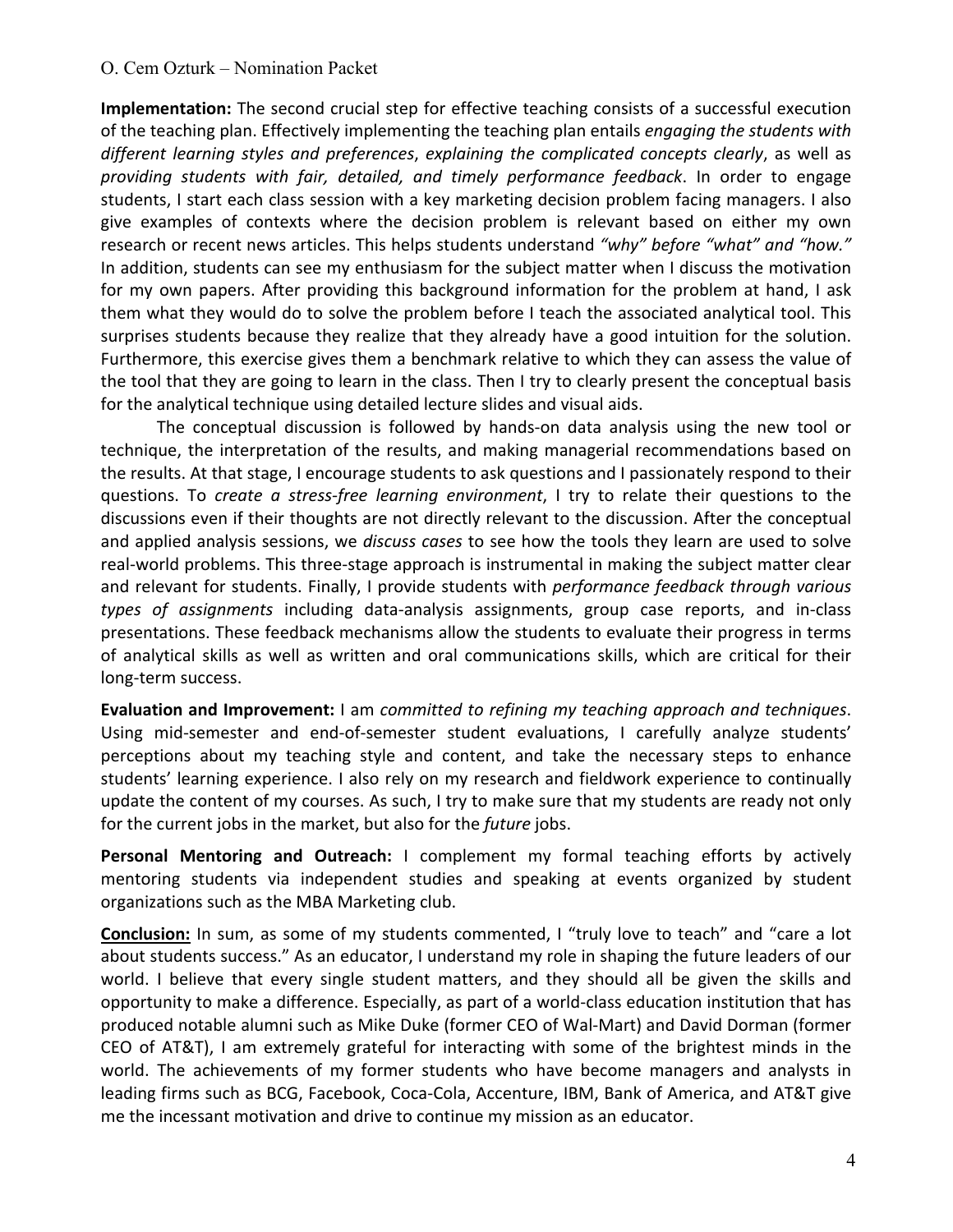# **3. Illustration of Teaching Excellence for O. Cem Ozturk**

#### a. Course Instructor Opinion Survey (CIOS) Scores

Scores for the following question: "Considering everything, the instructor was an effective teacher." Scale for teaching effectiveness 1-5 (1: strongly disagree, 5: strongly agree).

| Semester and<br>Year | <b>Course Name</b>                           | <b>Course</b><br><b>Number</b> | <b>Class Size</b> | <b>Number of</b><br><b>Respondents</b> | Response<br>Rate | <b>Teaching</b><br><b>Effectiveness</b><br><b>Score</b> |
|----------------------|----------------------------------------------|--------------------------------|-------------------|----------------------------------------|------------------|---------------------------------------------------------|
| Spring 2013          | Marketing Research<br>(Full-time MBA)        | MGT 6310 -<br><b>TSA</b>       | 15                | 14                                     | 93%              | 5.0                                                     |
| Spring 2013          | <b>Marketing Research</b><br>(Evening MBA)   | MGT 6310 -<br>TS1              | $\mathbf{1}$      | $\mathbf{1}$                           | 100%             | 5.0                                                     |
| Spring 2013          | <b>Marketing Research</b><br>(Evening MBA)   | MGT 6310 -<br>EM               | 5                 | $\overline{4}$                         | 80%              | 4.8                                                     |
| Spring 2013          | <b>Marketing Research</b><br>(Full-time MBA) | MGT 6310 -<br>EM1              | 1                 | $\mathbf{1}$                           | 100%             | 5.0                                                     |
| Spring 2014          | <b>Marketing Research</b><br>(Undergraduate) | MGT 3310 -<br><b>TSB</b>       | 20                | 13                                     | 65%              | 4.8                                                     |
| Spring 2014          | <b>Marketing Research</b><br>(Full-time MBA) | MGT 6310 -<br><b>TSA</b>       | 28                | 26                                     | 93%              | 5.0                                                     |
| Spring 2014          | <b>Marketing Research</b><br>(Evening MBA)   | MGT 6310 -<br>TS1              | $\overline{2}$    | $\overline{2}$                         | 100%             | 5.0                                                     |
| Spring 2014          | <b>Marketing Research</b><br>(Evening MBA)   | MGT 6310 -<br>EM               | 11                | 9                                      | 82%              | 4.9                                                     |
| Spring 2015          | <b>Marketing Research</b><br>(Undergraduate) | MGT 3310 -<br><b>TSB</b>       | 48                | 27                                     | 56%              | 4.7                                                     |
| Spring 2015          | <b>Marketing Research</b><br>(Full-time MBA) | MGT 6310 -<br><b>TSA</b>       | 29                | 19                                     | 66%              | 5.0                                                     |
| Spring 2015          | <b>Marketing Research</b><br>(Evening MBA)   | MGT 6310 -<br><b>TSB</b>       | $\mathbf{1}$      | $\mathbf{1}$                           | 100%             | 5.0                                                     |
| Spring 2015          | Marketing Research<br>(Evening MBA)          | MGT 6310 -<br>EM               | 14                | 13                                     | 93%              | 4.9                                                     |
| Spring 2015          | <b>Marketing Research</b><br>(Full-time MBA) | MGT 6310 -<br>EM1              | $\mathbf{1}$      | $\mathbf 1$                            | 100%             | 5.0                                                     |
| Spring 2016          | <b>Marketing Research</b><br>(Full-time MBA) | MGT 6310-<br>A and EMA         | 41                | 39                                     | 95%              | 4.8                                                     |
| Spring 2016          | Marketing Research<br>(Evening MBA)          | MGT 6310-<br>EMB and B         | 28                | 26                                     | 93%              | 4.8                                                     |
| Spring 2016          | <b>Marketing Research</b><br>(Undergraduate) | MGT 3310 -<br>В                | 10                | 8                                      | 80%              | 5.0                                                     |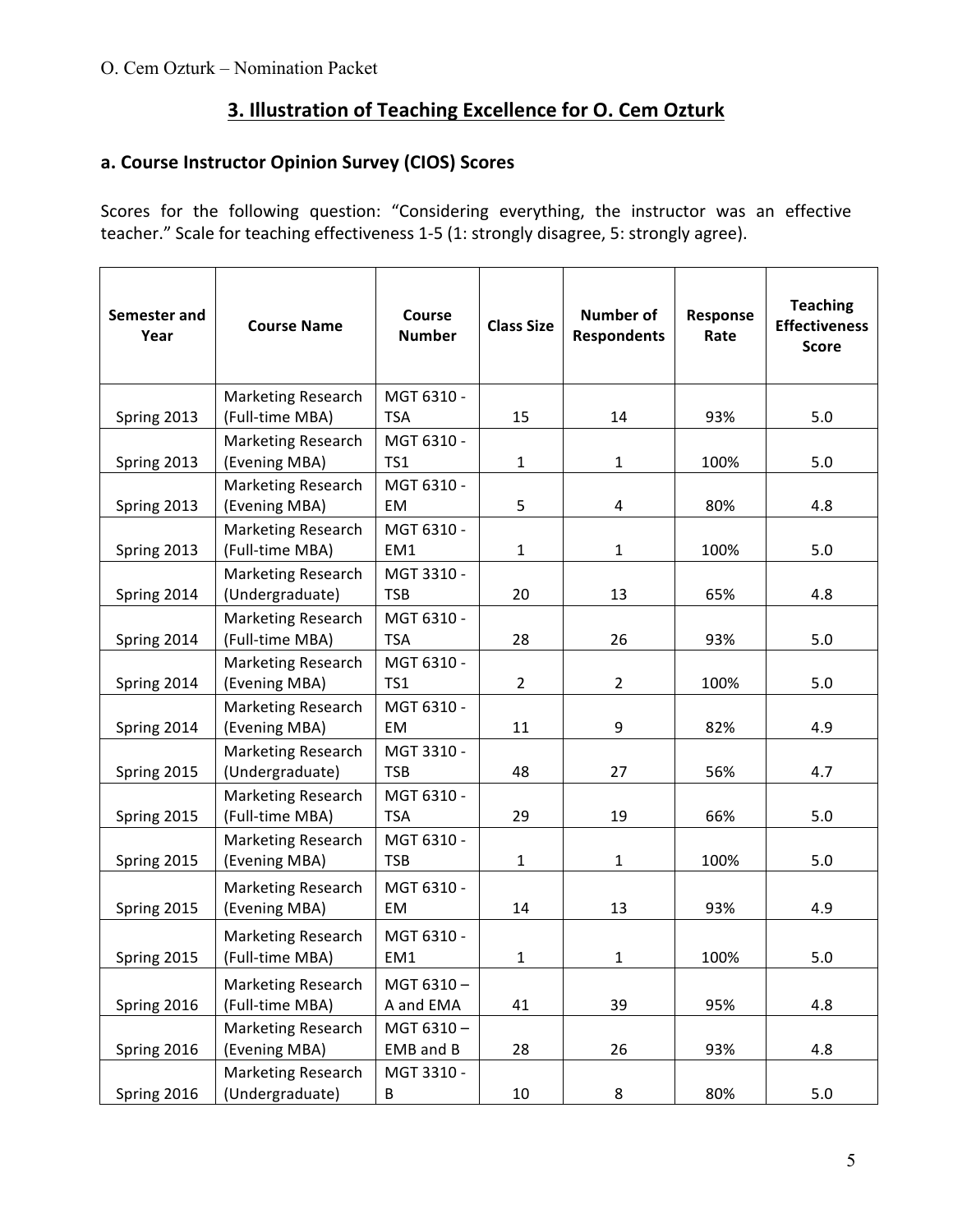# **b. Examples of Student Comments from CIOS**

#### Undergraduate:

- "Overall, this was a high quality course. It definitely helped me in an interview for a Business Analyst internship."
- "I feel like I learned more in this class than I have in any other class at Tech in recent years."
- "A great teacher. I actually was able to use the skills and techniques I learned in class in my 3 other courses I was taking this semester, which was really helpful."
- "Professor was always eager and excited to be teaching the class. He was always engaged with the students and available for questions/consultation. It is clear he is passionate about the subject matter and truly wants us to enjoy it as well, and that is a rare quality."
- "Great job. Cared a lot about students success. More than willing to provide help."
- "Ozturk asked for lots of feedback from his students and acted on it accordingly, was always very available and willing to help on assignments, excellent professor."
- "Very sharp, very organised. Great knowledge and skill in regards to the material at hand. Very nice and worried about students."
- "Was very enthusiastic about the topic and made me understand why it was so useful/important."
- "Great teacher! I learned a lot in a very small amount of time considering I had very limited excel experience before or knowledge of marketing research/analytics concepts."
- "Cem's greatest strength is his ability to take into account the needs of his students."
- "Exemplary professor who truly loves to teach and cares for the education of his students. Exceptional ability to clearly outline and instruct on difficult concepts. Well prepared and genuinely gave honest feedback on assignments."

## Full-time MBA:

- "This course inspired many students to choose analytics as a career path."
- "I am really proud to take this class and also being student of prof Cem. I for sure will miss this class, and by far can use the teaching technique of professor Cem in my Career ahead! Once again thank you for being a great teacher!"
- "This class was the best elective I took in MBA program. Really enjoyed the course."
- "Cem took the mantle of my favorite prof at Scheller based on this course."
- "I learned a lot, was very appreciative of the professor's enthusiastic attitude, and his application to the real world. I now feel confident to do marketing research (especially clout and vulnerability!)
- "Those 5's were not an exaggeration. Cem was exceptional in lots of regards, but perhaps his expertise and obvious enthusiasm for our ability to grasp the subject matter were of high importance."
- "Very passionate about both students and the material. One of the best instructors in the school."
- "Very enthusiastic and listened to your concerns. He is a great teacher."
- "Exemplary professor who truly loves to teach and cares for the education of his students. Exceptional ability to clearly outline and instruct on difficult concepts. Well prepared and genuinely gave honest feedback on assignments."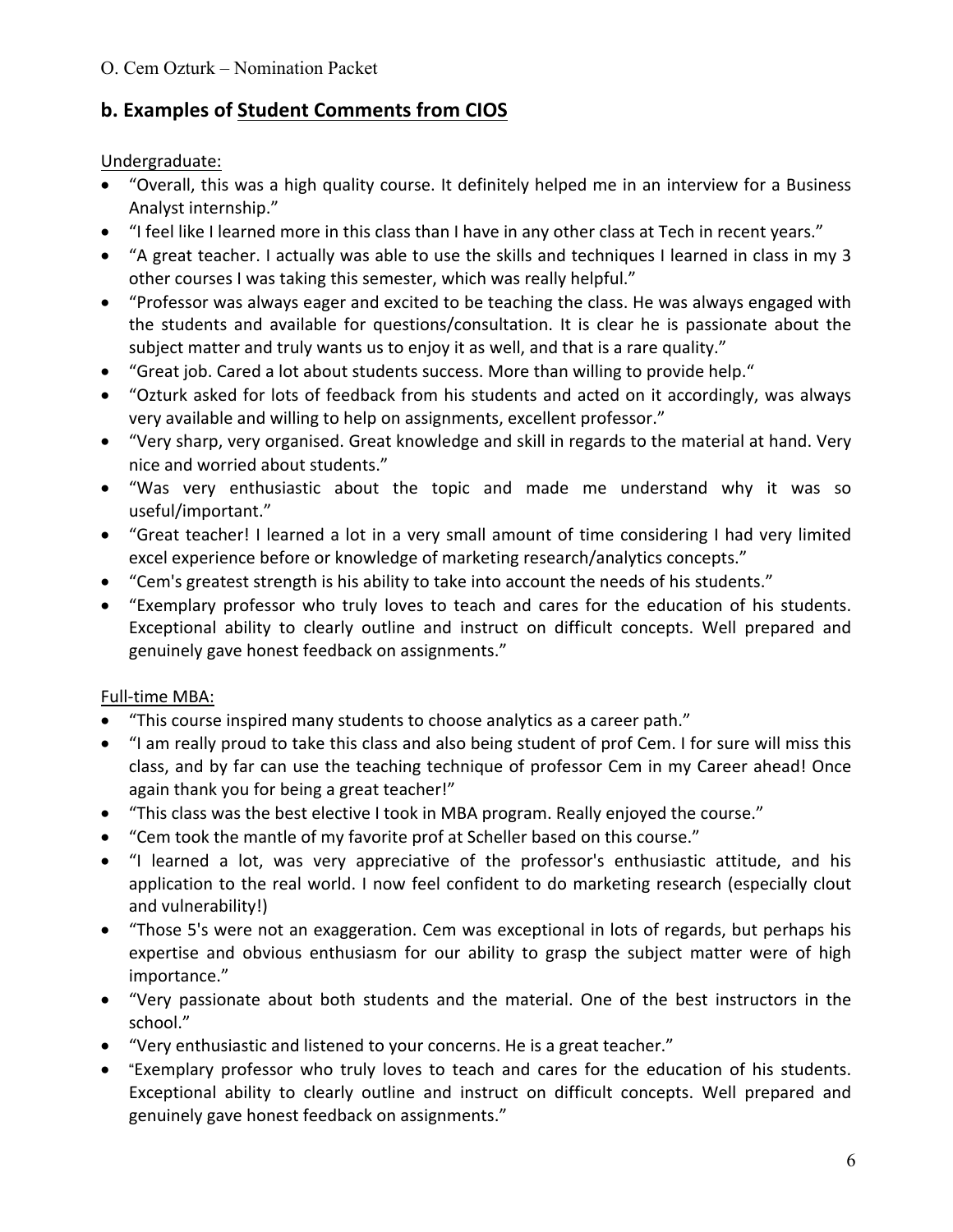- "one of the best instructors i have ever had."
- "Prof. was very well-prepared for each class and for the learning material. He's a master of this course, and has insightful knowledge of each topic. He's also one of the most enthusiastic professors I've ever met. Very patient and accessible for the students."

#### Evening MBA:

- "One of the best courses in the MBA program. These techniques can be applied to much more than marketing: operations, sales, and finance can all use this course to improve their efficiency."
- "Maybe one of the best courses I've ever taken. Material was excellent, structure excellent and the professor is amazing."
- "... the material I learned in this course could help me find a job."
- "Cem is an exceptional teacher, his step by step method makes the content approachable to students at all levels."
- "This is shared by many in the class: he is able to take very complex situations and problems, break them down into functional steps, create a dialogue with the class about what should be paid attention to, what can be ignored, and why."
- "Cem knows the subject really well, is organized, responds to emails timely, and genuinely cares that we are learning the material."
- "I really enjoyed the research topics and how they were presented. Great class"
- "His accessibility answering questions and student Concerns at any hour helped us immensely, especially considering that as EMBAs sometimes we had to work on assignments on tight turnarounds."
- "Very detailed explanation on every questions student asked"
- "He is clearly enthusiastic about the subject matter and about teaching. Marketing Research can initially seem intimidating, considering how analytical it is, but Dr. Ozturk breaks the process down into easily digestible components over the course of the semester."
- "Overall, this is definitely one of the best classes offered at Scheller. This course should be required for all MBA students."

# **c. Examples of Unsolicited Feedback from Undergraduate and Graduate Students**

#### • Alyna Fainberg, BSBA 2016, Marketing Specialist at Quidel (MGT 3310 – Spring 2016), Email on 9/25/2016

"I just wanted to shoot you a quick message thanking you for the course! It's a really interesting subject for me and I am really happy to have had a great instructor teaching it- you made it easy to learn, ask questions, and keep topics relevant. Learning hard skills with different types of analysis has been a great addition to my resume and actually helped me get interviews I wanted. I just moved to San Diego, California and it only took me a few weeks to land a job in marketing with an analytics focus- I actually start work on Monday! And I know from speaking to the hiring manager that having skills in things like factor analysis, segmentation, and conjoint analysis are what set me apart from other applicants. So thank you again for teaching this undergrad course- the skill set I gained in it has allowed me, a marketing major, to be taken seriously as an analyst and land the job I wanted!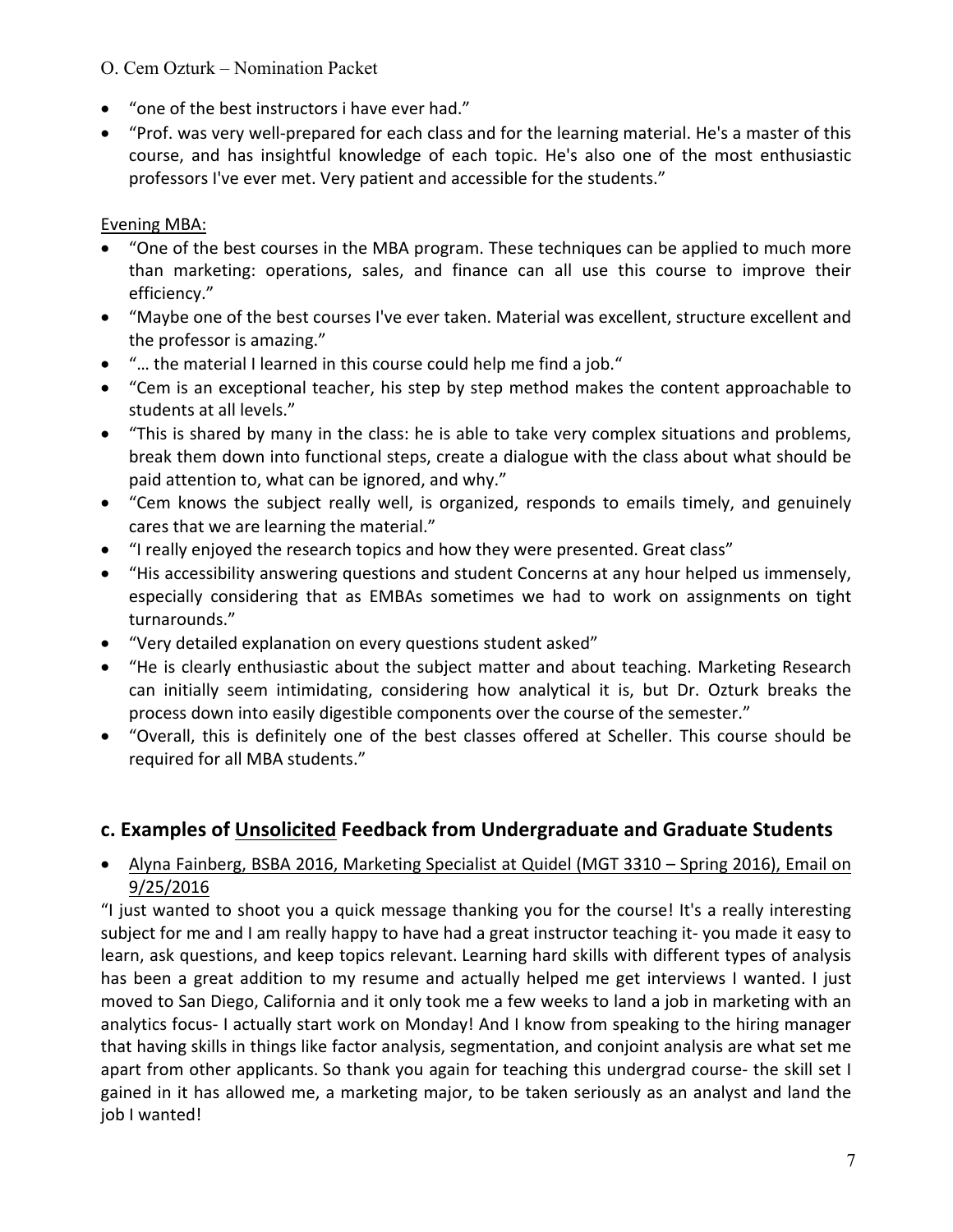#### • Alice Lee, BSBA 2016, SHINE Marketing Intern at Deloitte (MGT 3310 - Spring 2015), Thank you card, Spring 2015

"I want to thank you for such an amazing semester. I began a research position at the beginning of this year and your class has helped me out every step of the way. It helped me understand the reason why all the steps and procedures that were taken to conduct the research project. Thank you for also being one of the most caring professors I have ever had. You truly care for every single student and I admire that so much. Thank you for all the time and effort you put into this class to help us learn and I hope you have a great summer!"

• Lance M. Black, MD, MS in Biomedical Innovation and Development 2015, Medical Device Innovation Lead at Texas Medical Center (MGT 6310 – Spring 2015), Email on 3/11/2015

"I have had the opportunity to go through a considerable amount of schooling as I am sure you have. You are, by far, one of the most astounding professors I have had the pleasure of learning from. I appreciate your enthusiasm and it makes me excited about a subject that I, quite honestly, wasn't sure before your class if I had much interest in. You spend quality time reviewing the material with the students and I can tell you truly care about presenting the material in a clear and concise manner. Your passion for teaching is apparent and I consider myself lucky to have you as a professor. I look forward to the rest of the semester and hope we can work together some time in the future."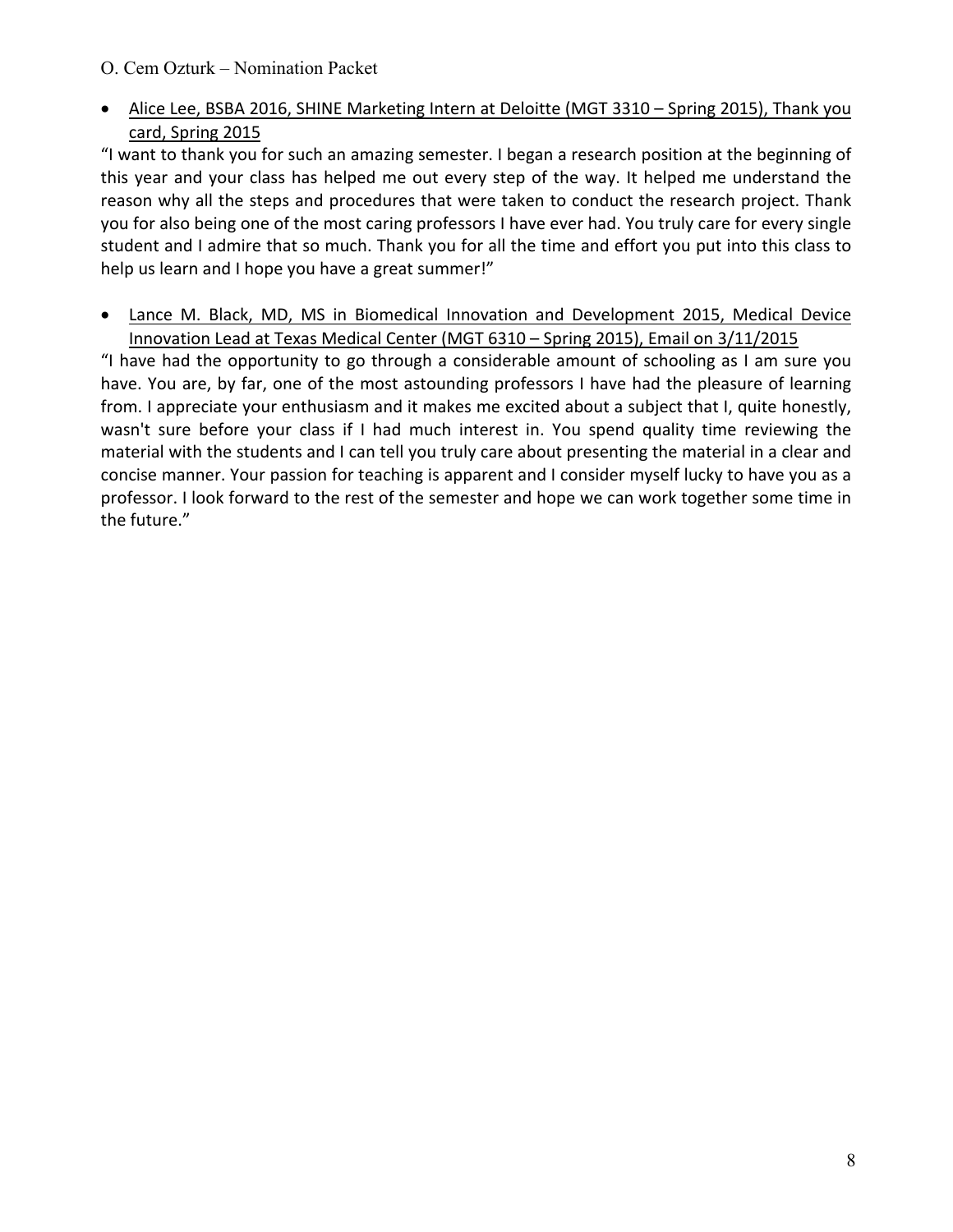#### **4. Letters of Support**

## **b.** Letter of Support #1: Samuel Bond, Associate Professor of Marketing, Area **Coordinator of Marketing, Scheller College of Business**

January 2017

Members of the Awards Committee,

I am delighted at the opportunity to nominate **Cem Ozturk** for the **CETL/BP Junior Faculty Teaching Excellence Award**. I have known Cem since he joined our faculty in 2012-13. In the time since, I have witnessed firsthand the impact of his enthusiasm, innovative teaching methods, and genuine zeal for instruction on the success of our students, both in the classroom and beyond. In my recent role as marketing area coordinator, I have gained even greater appreciation for the diverse ways that Cem's devotion to education and mentorship have benefitted our area and the College.

Cem teaches our undergraduate and graduate courses in Marketing Research (MGT 3310 and MGT 6310). These courses are extremely important to the area, acting as "de facto core courses" taken by virtually all marketing majors. Moreover, the courses draw an extremely diverse, interdisciplinary enrollment, which reflects the broad appeal of research topics to Georgia Tech students, as well as the increasing importance of business analytics. A critical differentiator of Scheller graduates in the marketplace is their reputation for analytical training, and for many of our students, Cem's courses have become an essential component of that training.

Soon after joining us, Cem began an overhaul of both research courses, modernizing their structure and content to emphasize quantitative techniques, hands-on data analysis, and the generation of useful insights from application of appropriate methodological tools. It is not an overstatement to say that Cem "made the courses his own" through constant innovation, and his efforts paid off dramatically. The courses became not only more contemporary and advanced, but (just as important) much more resonant with our students. The evidence of his success has been abundant. Cem's exemplary student evaluations speak for themselves, and are especially notable given the diversity of his classes. In an achievement that few (if any) colleagues have duplicated, Cem was selected "Elective Professor of the Year" by our fulltime *and* evening MBA students. Perhaps most telling, he inherited a graduate elective whose enrollment was suffering, and transformed it into one of the most popular in the College.

In my opinion, the most remarkable feature of Cem's classroom approach is his devotion to functional learning. Although his courses cover a wide range of sophisticated statistical techniques, he does not focus on specific *tools* or *methods*, but rather on the *skills* that students will require to be successful in their careers. Having targeted specific skills, he structures his courses to ensure that those skills are acquired. To this end, Cem introduces each topic to his classes with a *real-world*  business problem, then leads the students in a three-step process of introducing relevant theory, determining how to analyze the problem, and finally putting that analysis into practice. By consistently following his unique approach, students gain from his class not only the technical expertise expected of Tech graduates, but also the "soft skills" required to translate that expertise into meaningful, convincing recommendations. To bring course topics to life and encourage learning-by-doing, Cem incorporates a vast range of realistic business cases, and he regularly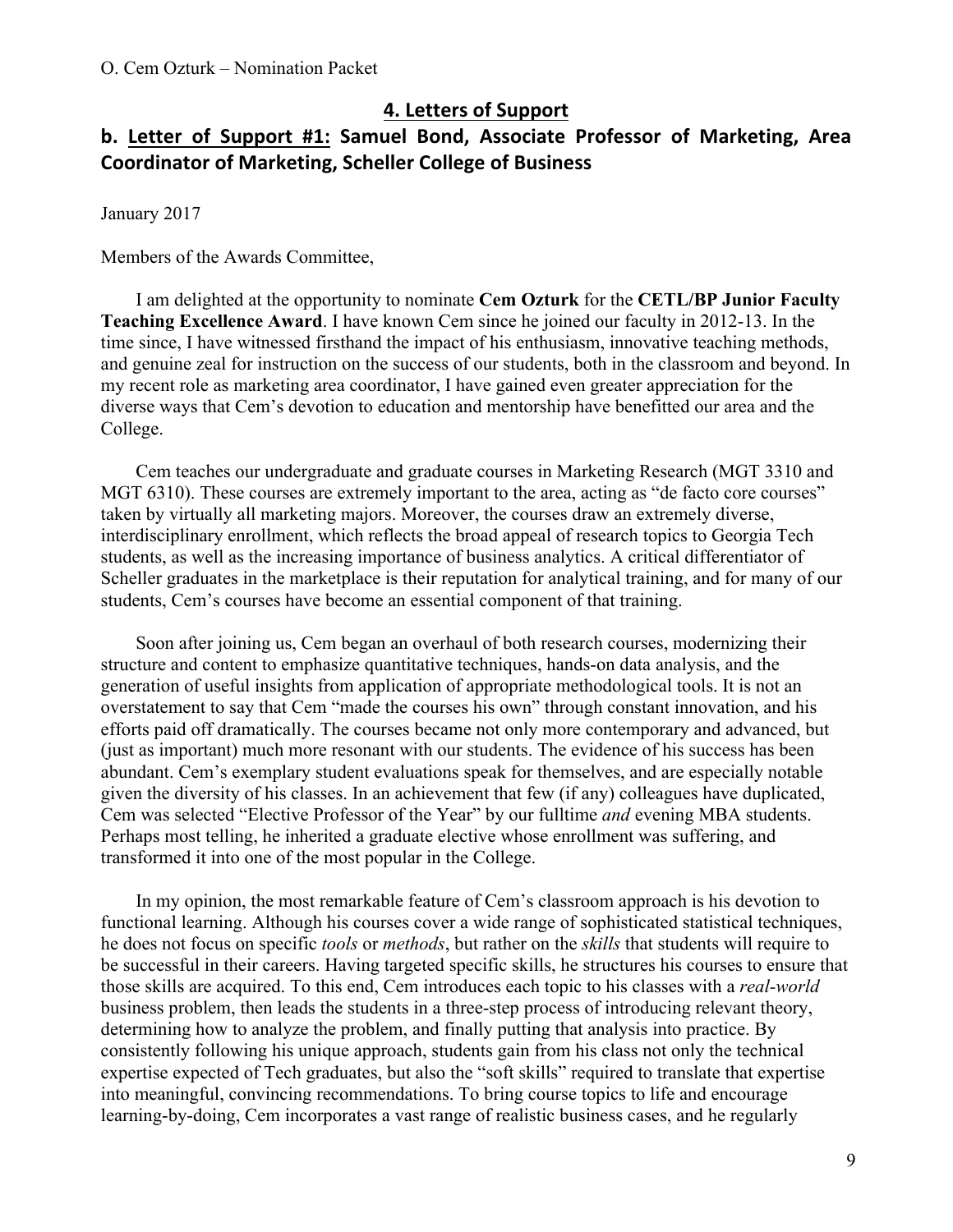integrates data from actual companies into hands-on, in-class exercises. Our graduates have consistently raved about the diverse skill set they acquired in his courses, and how that skill set prepared them for later success.

Cem has shared with me his philosophy that "all of us are students" who continuously learn from from one another, and I have seen him apply that philosophy directly in the classroom. The result is an engaging, open atmosphere, where students with very different backgrounds feel comfortable collaborating with one another, asking provocative questions, or admitting when their understanding is incomplete. I suspect that his philosophy stems in part from personal experience; as a researcher specializing in empirical marketing models, Cem is just as passionate about *acquiring* knowledge as he is about *disseminating* it. His scholarly enthusiasm for the very topics he teaches enables him to bring his own research directly into the classroom: for example, Cem shares with students how he uses the specific techniques they learn to investigate firm pricing strategies, explore channel relationships, etc. By communicating with a network of faculty at leading institutions (Chicago, Wharton, etc.), Cem is constantly identifying ways to evolve his course content and delivery. Moreover, his wide research network enables access to relevant, real-world data that he employs abundantly in hands-on learning activities.

I am pleased to share that the selfless enthusiasm which makes Cem so admired by his students extends to his faculty and administrative colleagues. Above and beyond his remarkable performance as an educator, Cem is an outstanding organizational citizen. Among many other examples, he has mentored two doctoral students, served on multiple area and College committees, and participated heavily in faculty and student recruiting. Worthy of special mention, Cem contributed substantially to the initial development of our burgeoning M.S. Analytics program, as well as a variety of related activities (for example, our Business Analytics Club and recent "Business Analytics and Big Data" conference).

In closing, I sincerely believe that Cem embodies the intent of this Award: to identify junior faculty who "make their knowledge accessible, applicable, and exciting to the learners they connect with in their classrooms and beyond." It is an honor and a pleasure to support him. Please feel free to contact me for any further assistance.

Sincerely,

Samuel Bond

Samuel Bond Associate Professor Area Coordinator, Marketing Scheller College of Business Georgia Institute of Technology (404) 385-3309 sam.bond@scheller.gatech.edu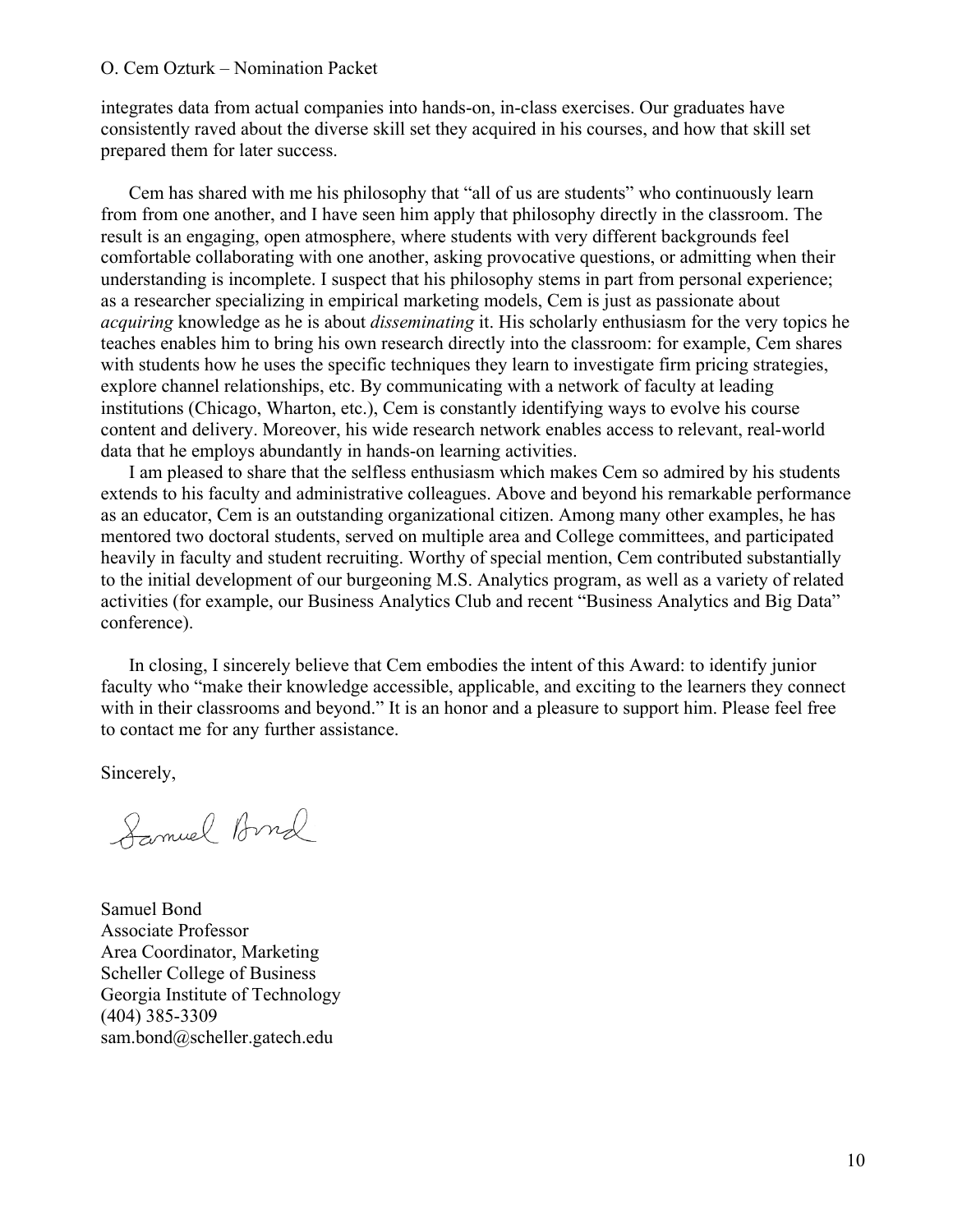# **b.** Letter of Support #2: Cambre Kelly, Biomedical Engineering 2015 (Undergraduate), Consulting Senior Analyst at Accenture

January  $25<sup>th</sup>$ , 2017

Members of the CETL Awards Committee,

I had the pleasure of taking Professor Ozturk's MGT 3310 Marketing Research course in the spring of 2015 as part of the requirements needed to fulfill an elective Marketing certificate. As a biomedical engineering student, I came from a classroom culture where many professors are more concerned with their research lab than their students. As a student this can be very disheartening and make the professor hard to approach both in and outside the classroom. However, this was not the case in Professor Ozturk's classroom, where I immediately felt comfortable speaking up in discussions and asking questions.

Professor Ozturk went above and beyond just commitment to our class as an instructor, leveraging his research and past business experiences as a teaching tool for our success. His ability to bring real world cases into our coursework, fuel class discussions and challenge us as a whole to arrive at answers enabled me to see the value in the work we were doing as more than just assignments. Professor Ozturk was then able to take our knowledge building one step further, by backing up to a high level view and generalizing the data sets we worked with to teach us broader skills in data analysis. Another skill of his as a teacher is reading the understanding of the room, knowing if information needed to be repeated or if a different example needed to be drawn to illustrate the point. Many professors are unable to grasp if the room is struggling to follow or if the pace is too slow, but Professor Ozturk was always able to adapt his cadence to ours. His ability to simultaneously use actual cases, while still making implications broader than just the scope of the assignment, motivated me to dig for deeper insights (which is hard to do for a senior student that has graduation around the corner).

Now, in my work as a Senior Business and Technology Integration Analyst for Accenture, the knowledge and skills I learned in Professor Ozturk's classroom have proved invaluable. My ability to manipulate data (not just for marketing research purposes) has accelerated my ability to deliver valuable insights to my team and our clients. I greatly appreciate the time that he took with our class to teach the theory behind decision making, incredible patience in teaching details and genuine happiness to be in the classroom with us twice a week. I truly believe that Professor Ozturk is more than deserving of a recognition of his teaching abilities and the CETL/BP Junior Faculty Teaching Excellence Award.

Best, Cambre Kelly

Carrier frey

**GT BME 2015** Technology Consulting Senior Analyst, Accenture LLC. 75 Fifth St NW Suite 1100 Atlanta, GA 30308 404-545-7158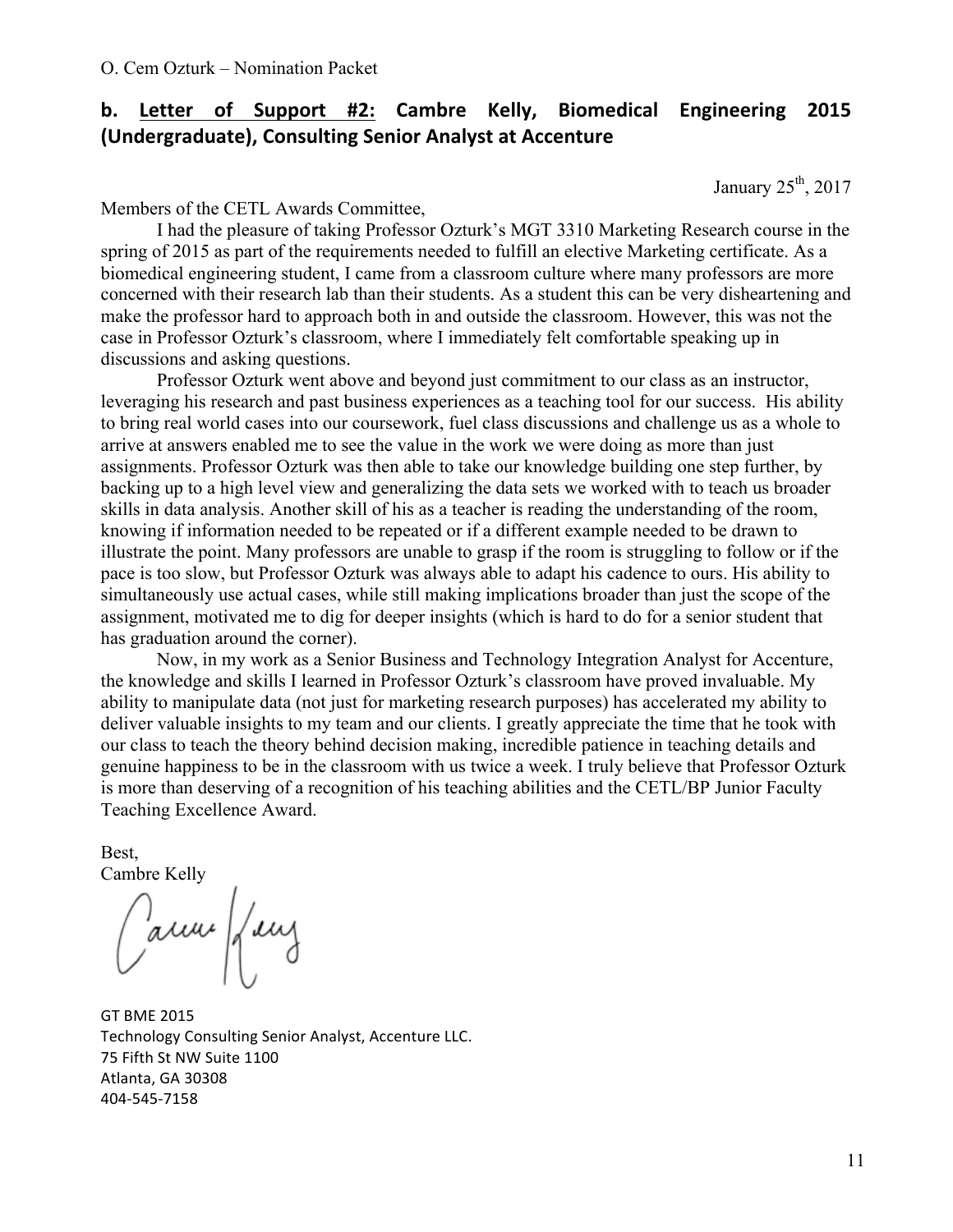## **c. Letter of Support #3: Tapa Dipti Sitaula, Full-time MBA 2016, PhD Student at Carnegie Mellon**

To, The CETL Awards Committee, Georgia Institute of Technology 24<sup>th</sup> Jan 2017

#### Re: Letter of Support for Dr. Cem Ozturk

I am greatly honored and pleased to recommend Dr. Cem Ozturk for the CETL/BP Junior Faculty Teaching Excellence Award. I took Dr. Ozturk's class on Marketing Research in Spring 2016, and truly enjoyed it. His class was undoubtedly one of the best I took during my entire MBA program, not just in terms of what I learned, but also in terms of the overall experience and how it is directly contributing to what I do today. I believe he is a truly deserving candidate for the award.

Dr. Ozturk's knowledge of marketing data analytics is superb. The tools and techniques he taught us are immensely helpful to anyone working in marketing research and analytics. But what was even more important for me was his teaching style and the effort he put into making sure that we students got the most out of his class. Through practical examples and hands-on exercises, he made the very challenging course on complex data analytics so easy and fun. In fact, whenever any discussion comes up about professors who make their students' lives easier by making complex topics easily understandable, I find myself always mentioning Dr. Ozturk.

I particularly liked how he thoughtfully divided the assignments into individual and group work, and provided feedback very timely – much faster compared to many other professors. For me, this was very important because I always like to know whether I have understood the material well, and hate having to wait for weeks or months for feedback. His respect for students' need to get timely feedback really impressed me. And his respect for students' opinions impressed me as well. He was always open to feedback. He even collected written feedback from us midway through the semester, addressed each of our feedback, and actually incorporated the feedback into his teaching in the remainder of the semester. It is hard to find a professor who is so willing to listen to students.

He was always available to support us with any trouble we were having with course material. In fact, he even helped us with matters not related to his class, such as when I approached him with some questions related to a project. This project was not related to his class, and he had no obligation whatsoever to help me with it. But when I approached him, he was not at all hesitant to spend quite some time to help me find a solution. Not everyone is so willing to go above and beyond their assigned responsibility to help students.

Dr. Ozturk's class continues to help me today. I am currently enrolled in the PhD program at Carnegie Mellon University. As I take classes in areas ranging from Econometrics to Machine Learning, I have found that regressions, k-means clustering, Principal Components Analysis, and so many other things I learned from him are useful every-day in my PhD journey, and will continue to be relevant in my future. I cannot thank him enough for providing me a clear, complete and practical understanding of these topics used in data analytics and research.

Dr. Ozturk has been, by far, one of my favorite professors. And I believe that his quality of teaching, concern for students, and impact on our careers merit the highest teaching honors, including, of course, the CETL/BP Junior Faculty Teaching Excellence Award.

Please do not hesitate to contact me if you would like further details on what I have written here.

Regards,

Papaipti

Tapa Dipti Sitaula, MBA 2016 Email: tapadipti@gmail.com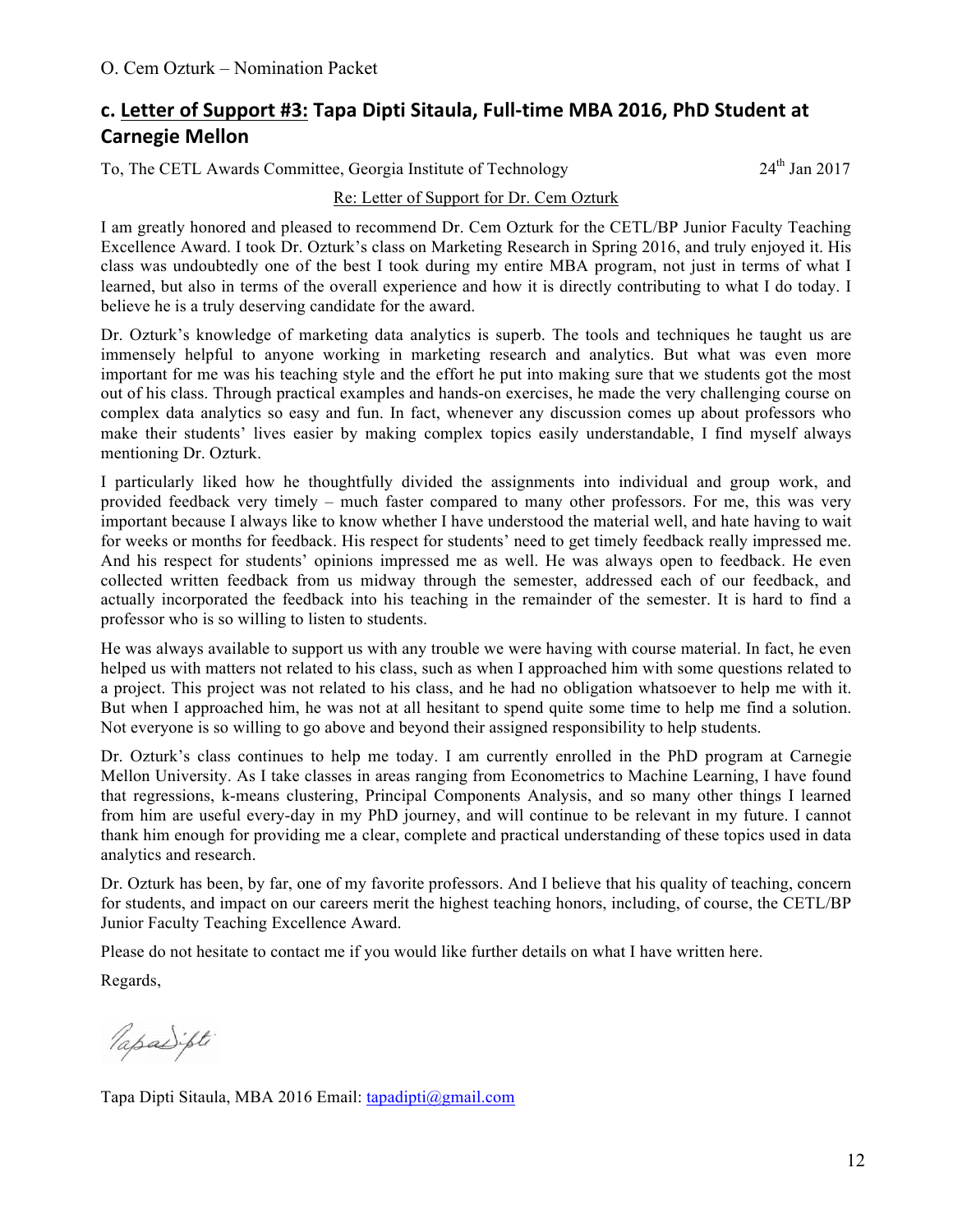## **d. Letter of Support #4: Julie Ruettgers, Full-time MBA 2014, Manager at North Highland**

January 16, 2017 Dear Members of the CETL Awards Committee,

It is my great pleasure to support the nomination of Professor Cem Ozturk for the CETL/BP Junior Faculty Teaching Excellence Award. I have had the privilege of working with Professor Ozturk not only as a graduate MBA student (Spring '13) but also as his Graduate Research Assistant (Spring '14). I am delighted to have this opportunity to share with you my experiences and impressions of Professor Ozturk and why he is highly deserving of this award.

As a student in Professor Ozturk's Marketing Research course, I became acutely aware of the differentiators that set him apart from the other graduate level professors. No other professor I encountered possessed the same drive and passion to curate and deliver classroom content, coursework, and projects, which truly improved the student's management skillset. I was always impressed by Professor Ozturk's style of teaching which fused in-class learning with out-of-class reinforcement of those teachings. I never felt like an assignment or project was arbitrary because of the real world scenarios he exposed us to in preparation for our future roles as business leaders. In the classroom, he referenced his own research on product strategies and retail competition, and he incorporated data sets and scenarios similar to those he encountered into our hands-on learning. I am quite certain that my classmates, and those who have had the opportunity to learn from Professor Ozturk, have drawn from those learnings in their current professions or personal endeavors.

As Professor Ozturk's Graduate Research Assistant, I was able to see firsthand all the work that goes into supporting this extraordinary level of teaching. Not only did Professor Ozturk teach my full-time MBA section, but also an evening MBA section, as well as an undergraduate section. Again, I had not encountered many other professors as extensively involved in all levels of the business school as Professor Ozturk. Professor Ozturk placed a great deal of importance on insuring his accessibility to his students in and outside of class. His approachable nature always meant his office hours were occupied with students stopping by for some extra assistance, or to talk with him about his ongoing research efforts outside the classroom. He maximized the time he was given through my assistantship and ensured assignments and projects were graded with ample feedback, and returned quickly to keep up with the pace of his course. He and I would discuss the students who were falling behind and the extra efforts he was making to help improve their understanding of the material.

In addition to Professor Ozturk's extraordinary drive to deliver the best quality teaching, I believe his ability to inspire and impact the lives of his students has also made him a beloved professor at Tech. From my perspective, as a graduate MBA student at Tech, the highest regard a student can place on their professor is to be an advocate for them and their course. There is tangible proof that his students are advocates for him and the quality of his teaching, as showcased by the many awards Professor Ozturk has received in such a short amount of time at Georgia Tech. He received the Class of 1940 Course Survey Teaching Effectiveness Award in 2013 and 2014, the Full-time MBA Elective Professor of the Year Award in 2014, and the Evening MBA Elective Professor of the Year Award in 2015.

Professor Ozturk exemplifies the high standards that Georgia Tech sets forth, and I am honored to support his nomination for the CETL/BP Junior Faculty Teaching Excellence Award.

Sincerely, Julie Ruettgers Scheller College of Business, MBA 2014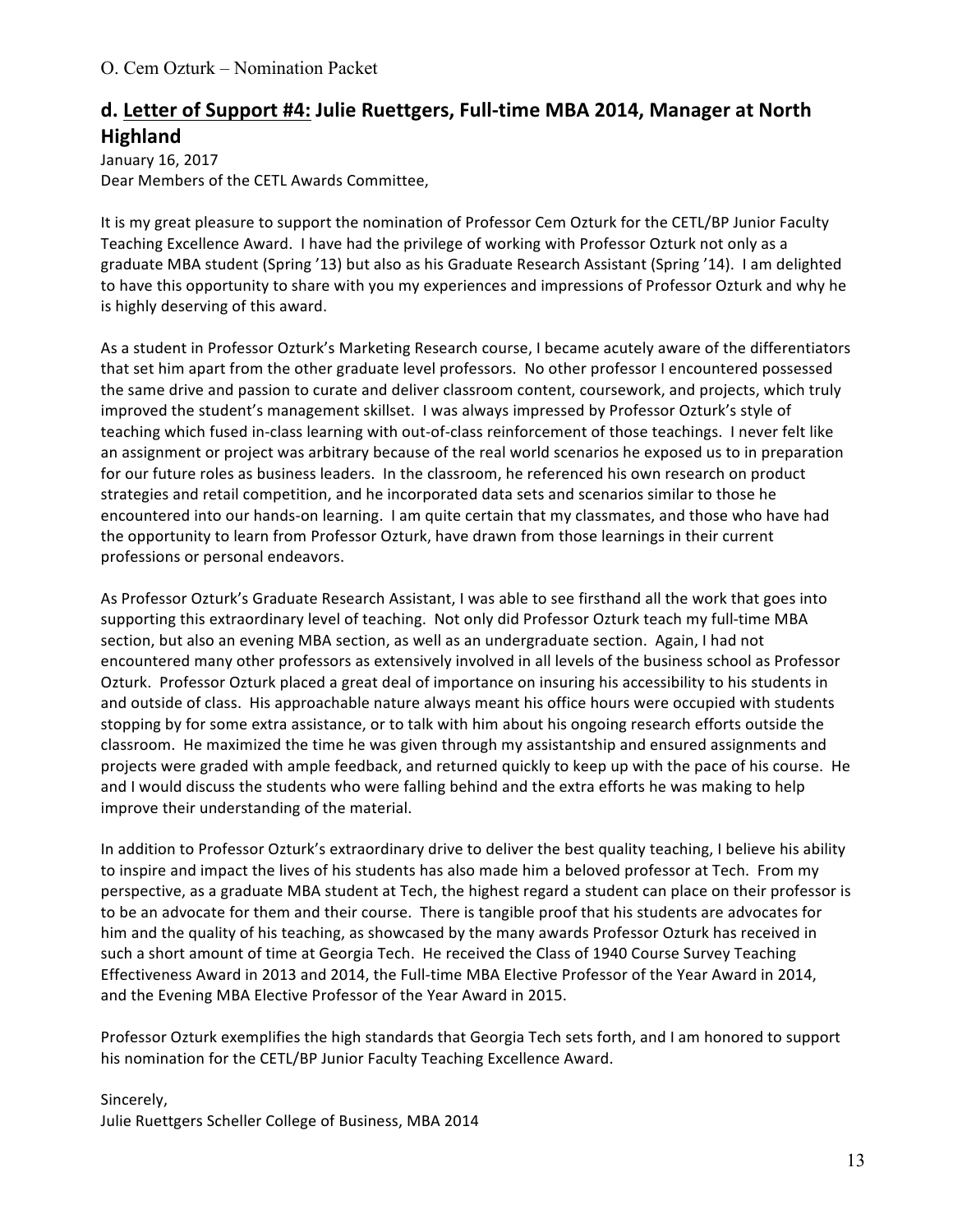## **e. Letter of Support #5: Veronica Gruta, BSBA 2017, Marketing Intern at CentricsIT**

January 25, 2017

Dear Members of the CETL Awards Committee,

I am pleased to recommend Dr. Cem Ozturk for the CETL Junior Faculty Teaching Excellence Award because of his genuine concern for the learning and growth of his students, especially in our Marketing Research class. His passion for marketing and data driven analysis has brought inspiration to me. So much so that I am pursuing a role that uses the knowledge I gained from this specific class.

Cem, as we called him in class, started my Spring 2016 undergraduate semester with a laid out objective of the course. He put in to detail what was expected of the class and how our learnings from the classroom can be applied to future careers. This real-world application aspect of his teaching influenced me the most because I was not only learning the concepts and establishing fundamental knowledge but also utilizing what I learn in my then internship. I certainly believe that I developed stronger analytical skills through his guidance.

Moreover, his approachableness made me and my fellow students comfortable in asking questions, presenting to the class, and seeking help when needed. Class was always lively because he takes time to get to know his students and for his students to get to know him as well. Up to this day, I remember his favorite Turkish football team, Beşiktaş, because he made such an impact in my life that I kept the memories of going to his classes near and dear to my heart.

As a graduating senior, I would not have taken the career path that I am confidently on right now had it not for the guidance and effective & innovative teaching of Cem. The class introduced me to the strengths that I am honing on to make my future a little brighter and I attribute a lot of that to the class and my learning experience at Georgia Tech.

Indeed, Dr. Cem Ozturk deserves the CETL Junior Faculty Teaching Excellence Award through impact he has made in his students' lives. I cannot think of anyone else more deserving. When asked what my favorite class is at Georgia Tech, I always reply with MGT 3310 with Cem Ozturk because it has truly left a mark in my life. Please feel free to contact me should you need further information.

Sincerely,

Veronica Gruta Georgia Tech Scheller College of Business, BS Business Administration 2017 (404) 543-8777 | veronicagruta@gmail.com